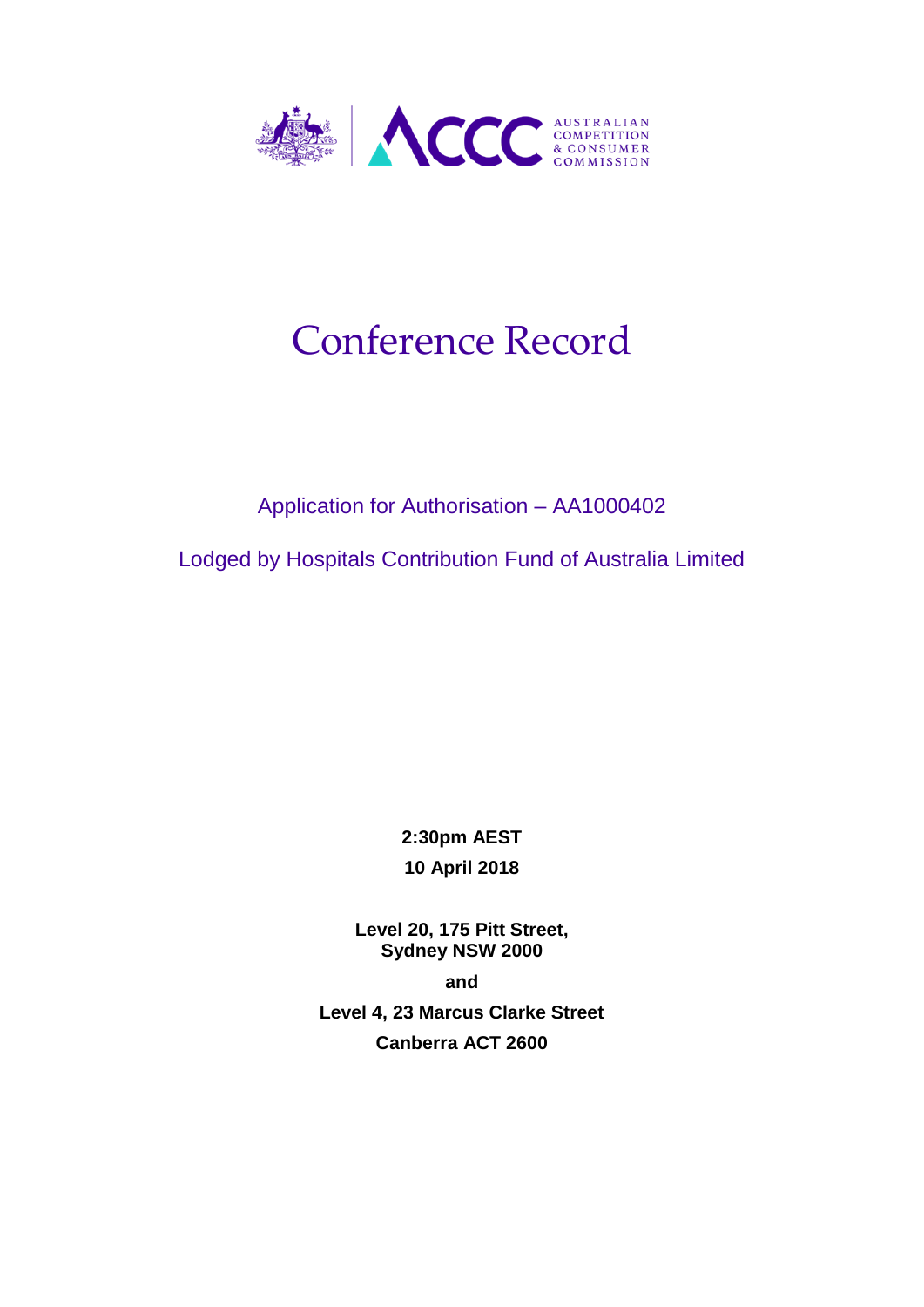The information and submissions contained in this conference record are not intended to be a verbatim record of the conference but a summary of the matters raised. A copy of this document will be emailed to each of the interested parties who attended the conference.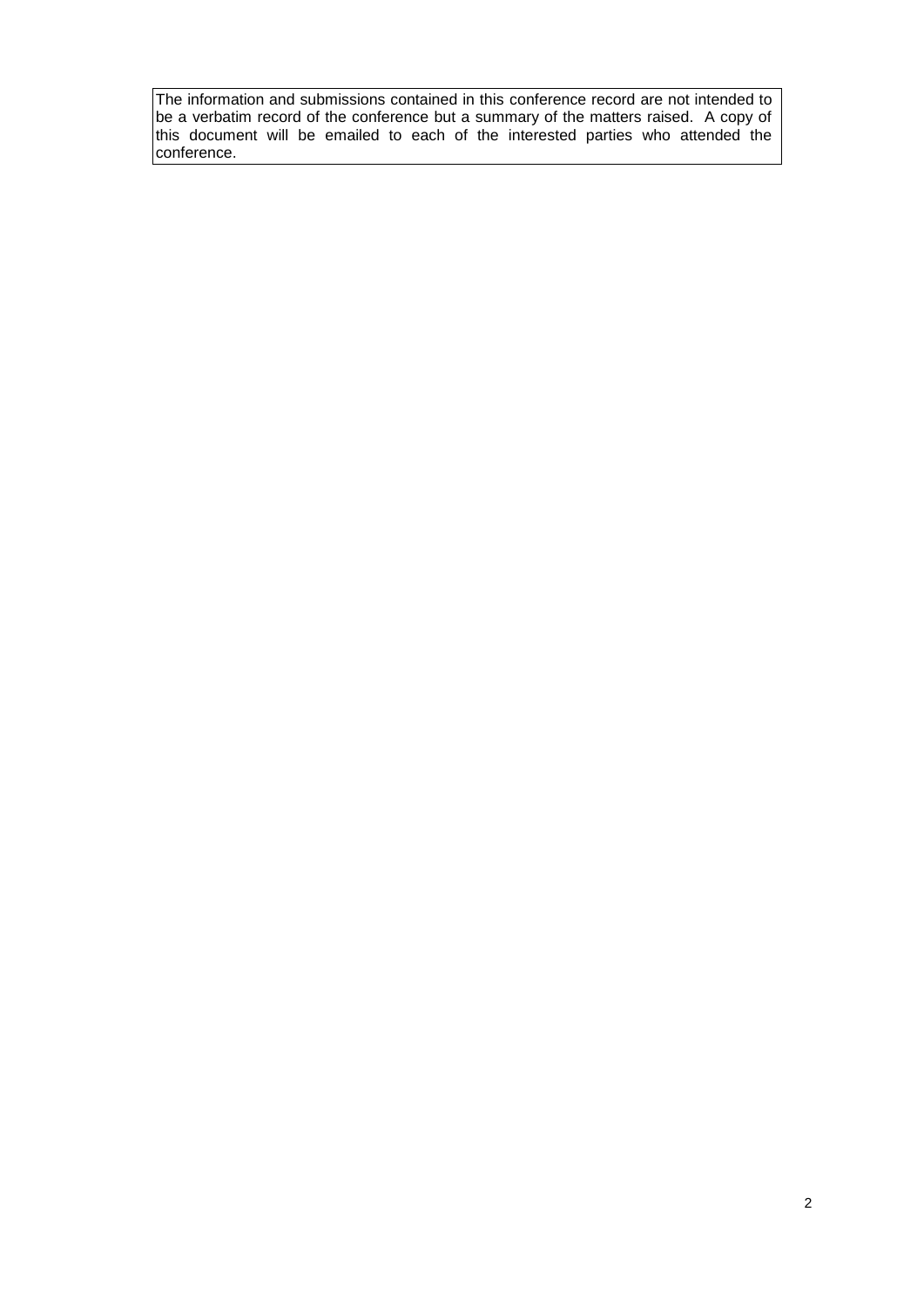# Attendees

#### **Australian Competition and Consumer Commission**

- Sarah Court, Commissioner (Chair of conference)
- Jeanne Pratt, Executive General Manager, Mergers and Authorisation Review Division
- David Jones, General Manager, Adjudication
- David Hatfield, Director, Adjudication
- Jana Shearer, Principal Lawyer, Mergers and Authorisation Law Unit
- Hannah Ransom, Senior Analyst, Adjudication (attended by video from Canberra)
- Simon Bell, Assistant Director, Adjudication (attended by video from Canberra)

#### **The Applicant**

#### *Hospitals Contribution Fund of Australia Limited (HCF)*

- Peter Sandyford, Head of Dental Services
- Peter Armitage, Lawyer, Ashurst Solicitors
- Elizabeth Sarofim, Lawyer, Ashurst Solicitors

#### **Interested Parties**

#### *Australian Dental Association (ADA)*

- Hugo Sachs, President
- Damian Mitsch, CEO
- Bryan Nguyen, Senior Policy Officer

#### *Private Healthcare Australia*

• Kristy Domitrovic, Director of Engagement, Policy and Strategy

#### Conference commenced: 2:30pm AEST

### Introduction

Commissioner Court welcomed the attendees, introduced ACCC staff present, made some introductory remarks outlining the purpose of the conference, provided an overview of how the conference would be conducted and then opened the conference for discussion.

Commissioner Court stated that at a high level, ADA's concerns appear to relate to:

- Private health insurance market consolidation.
- Discriminatory rebates for dental services potentially affecting patient care and consumer choice for dental services.
- The impact of any detriment is likely to be high because HCF is a large private health insurer.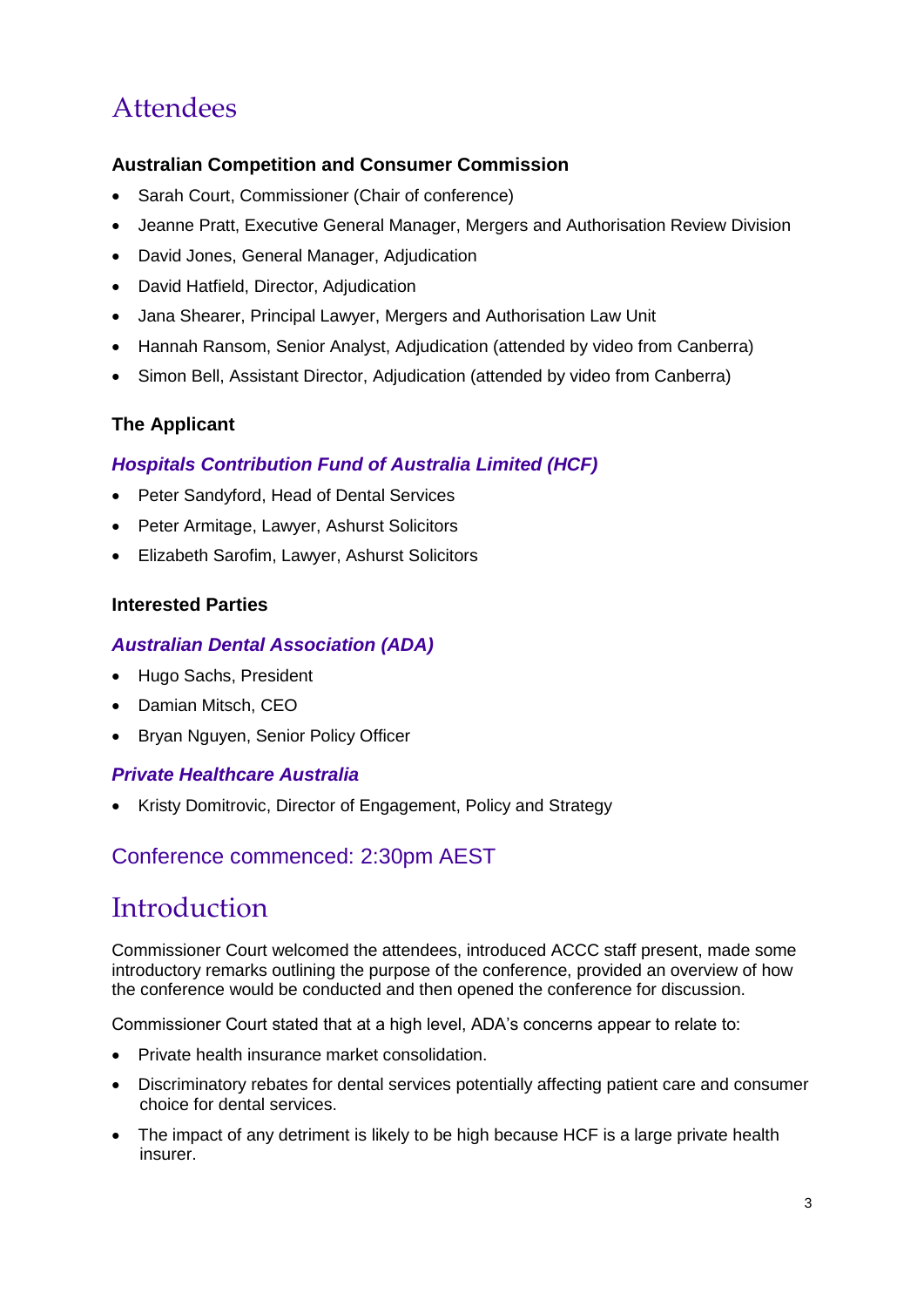Commissioner Court also stated that if the proposed conduct is authorised, authorisation is not an endorsement of the broad policy and arrangements of HCF's provision of dental health services.

### Opening statements

Commissioner Court invited Mr Sachs from the ADA to make a statement.

**Mr Sachs** thanked the ACCC for the opportunity to make an oral submission. Mr Sachs provided conference attendees with a hard copy of presentation slides, which are available on the [ACCC public register.](https://www.accc.gov.au/public-registers/authorisations-and-notifications-registers/authorisations-register/hospitals-contribution-fund-of-australia-limited)

**Mr Sachs** stated that granting authorisation to HCF will exacerbate existing detriments (that outweigh benefits) arising from the private health insurer (PHI) model where policyholders pay the same health insurance premiums but receive different rebates for dental services depending on the dentist they choose to see. In these circumstances, some PHIs operate their own clinics or enter into arrangements with independent dentists to provide dental services to policyholders capped at a maximum price. Accordingly, the ADA submits that the ACCC should not grant authorisation to HCF.

**Mr Sachs** stated that the detriments include:

- Conflict of interest associated with PHI vertical integration HCF sets the health insurance premium paid by policyholders, it also sets the rebate for each procedure and has capacity to control treatment. The policyholder does not receive a choice of treatment; HCF sets the dental procedures covered under the *More for Teeth* (MFT) program and also operates its own dental clinics.
- Rebate inequality based on the policyholder's choice of dentist is used as a steering mechanism, which consolidates the dental services market, lessens competition and impedes policyholders' continuity of care. The Australian Senate Private Insurance Inquiry recommended outlawing discriminatory rebates.
- Potential for misuse of data The '*Health Industry Claims and Payments Service*' (HICAPS) provides health insurers with patient data about dental services. This data can be used by HCF to target policyholders and funnel them towards HCF services, reducing competition in the provision of dental services.

These detriments arise in an environment of market consolidation. Currently the top five PHIs control 80 per cent of the private health insurance market. If the proposed merger of HCF and HBF proceeds, the merged entity will have significant market power.

The claimed public benefits are minimal:

- Price certainty Policyholders who attend non-MFT dentists or HCF dental clinics do not enjoy price certainty. These policyholders subsidise higher rebates and better access to care of other policyholders who attend HCF aligned dentists.
- The 'gap-free' arrangements are limited to 10 items, which are likely to be used as loss leaders with HCF steering policyholders to HCF aligned dentists for other dental services.
- The percentage of people attending dentists doesn't change significantly if you offer discounted preventative care. One third attend regularly, one third only attend when they have a problem and one third never go.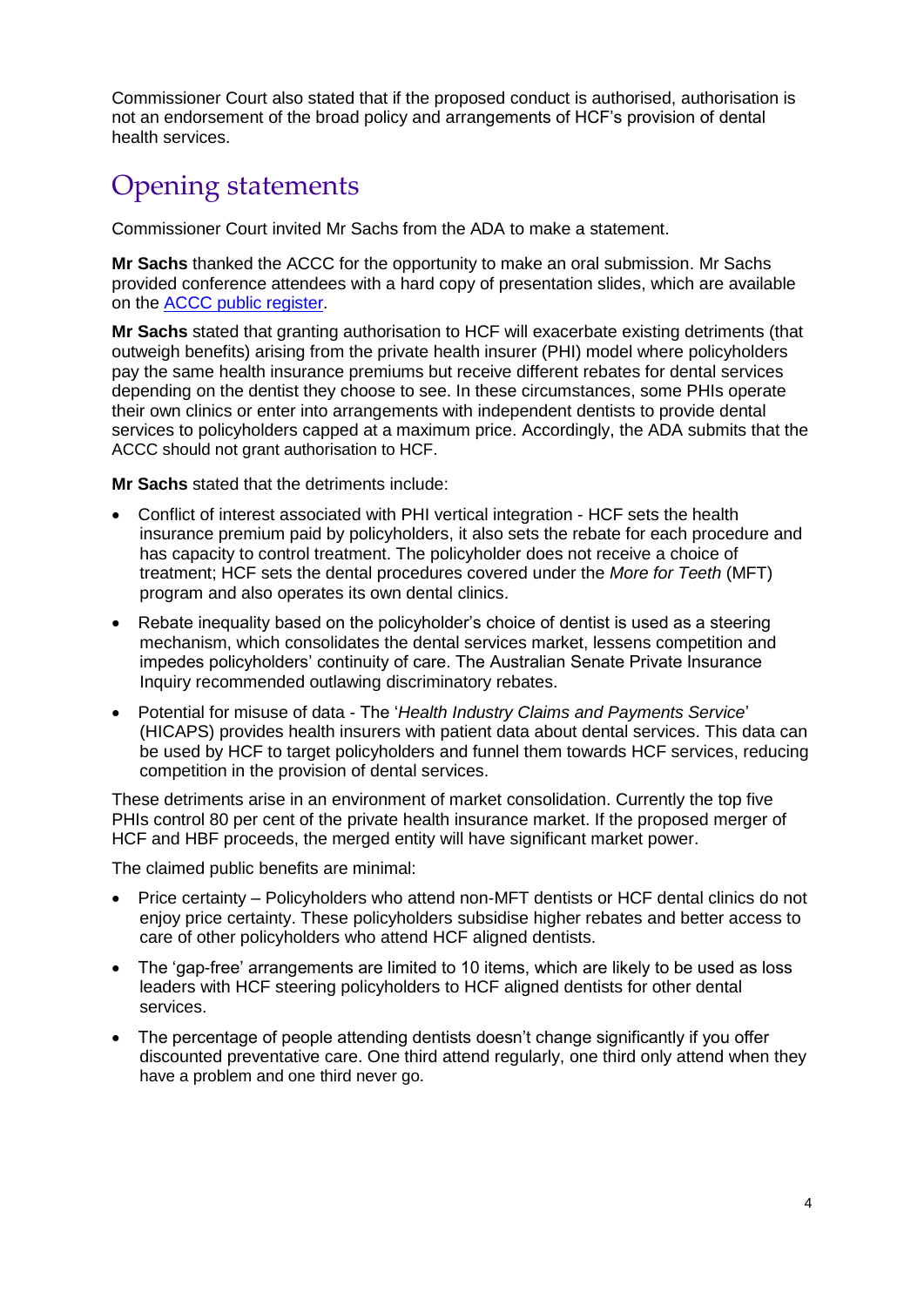Mr Sachs also made the following points:

- MFT rebates for some procedures are higher than the fees non-MFT dentists charge for the same procedure. In these circumstances, consumers are worse off and competition reduced. The impact will be greater in rural areas where competition is already limited.
- Rebate schedules are not available on PHI websites, making it difficult for dentists to advise patients on what procedures are covered by PHIs and what the level of rebate (and hence net cost to patients) will be. Consumers need rebate information to make an informed choice when selecting a PHI.
- If a patient contacts their PHI to inquire about rebates, they are inevitably steered to insurer-owned clinics, implying they are less expensive. This is misleading. Patients have to pay more at non-MFT dentists because the rebate is less than that provided for services at MFT dentists.
- Dentists' arrangements with PHIs are not exclusive; dentists can seek arrangements with several PHIs. However, PHIs may reach saturation point in particular regions and decide not to enter into new arrangements with dentists leaving those dentists at a disadvantage.
- PHI premium increases have far outweighed increases in dental fees.
- Dentists are discounting their services to be a MFT Provider, so they may have an incentive to over-service patients – ie to provide many of the listed services regardless of whether they are needed.
- As more dental health clinics are established, HCF may end its MFT program arrangements with individual dentists.
- The draft determination does not acknowledge the detriment for policyholders who choose to see a non-HCF dentist.

The ADA requested the following enforceable undertakings:

- HCF to end discriminatory rebates so that its own clinics can compete in a fair and open market
- HCF to establish verifiable 'Chinese Wall' arrangements between its health insurance and health services arms to ensure that commercially sensitive information from competing dental practices is not used to unfairly benefit HCF.
- HCF and all PHIs request that HICAPS and other health claiming businesses remove clauses from their contracts that allow PHI to access competitors' commercially sensitive information.
- That HCF request Private Healthcare Australia to work with the ADA to develop a code of conduct to impose similar restrictions on other PHIs who own or operate health service businesses.

**Commissioner Court** stated that some aspects of the ADA's concerns are beyond the scope of the current authorisation process but some of the ADA's concerns may be considered by the ACCC in a separate forum.

**Commissioner Court** stated that if the ACCC grants authorisation to HCF, it can impose conditions of authorisation but it cannot require HCF to enter into enforceable undertakings.

**Mr Sandyford** stated that HCF agrees with and supports the ACCC's draft determination. HCF has made several submissions in relation to its application for authorisation and interested party submissions, and it does not wish to repeat its views or make additional remarks.